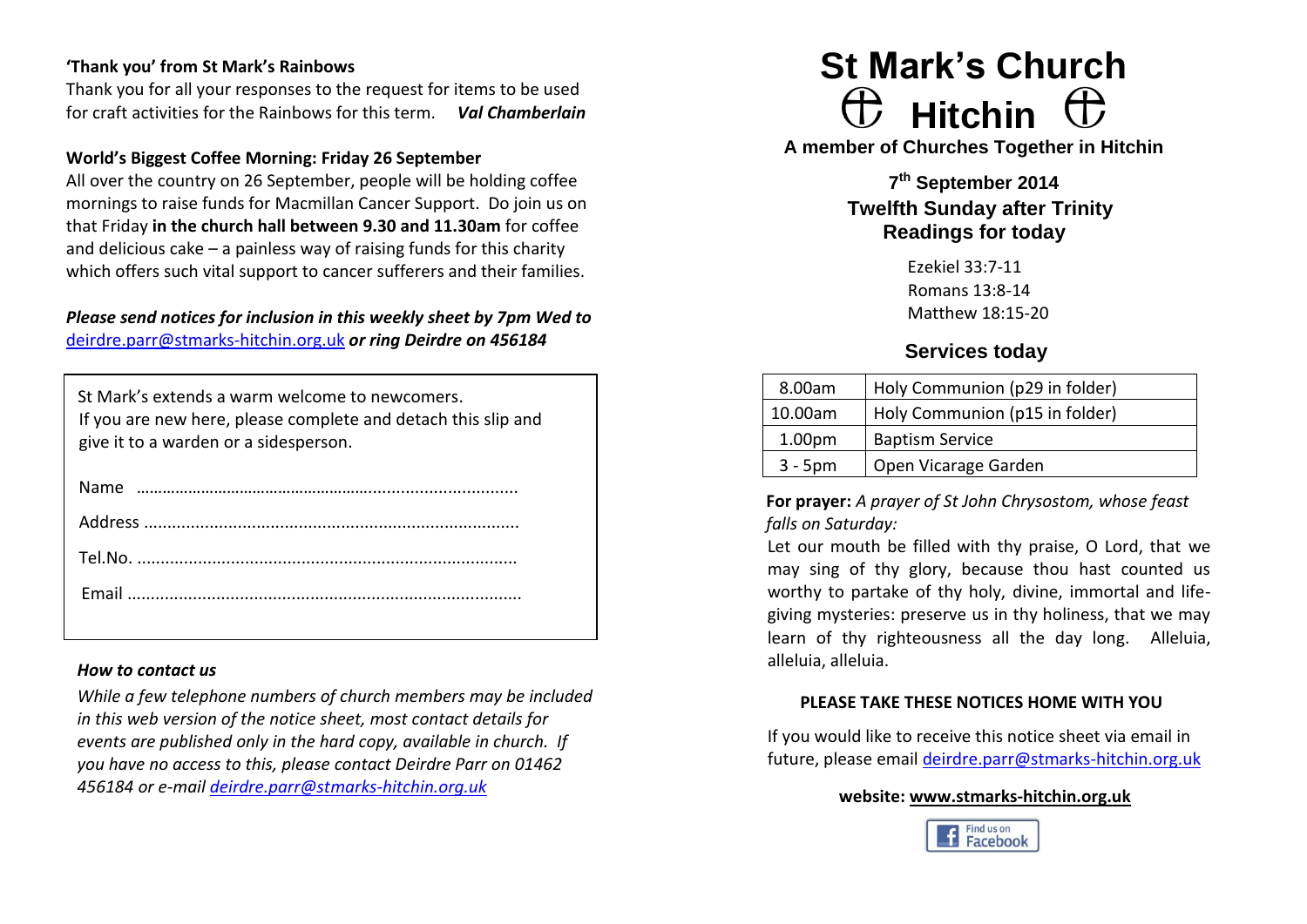### **Hymns for 10.00am**

| 102 AMNS        | My God, how wonderful thou art           |
|-----------------|------------------------------------------|
| <b>149 AMNS</b> | Ye servants of God, your Master proclaim |
| 263 AMNS        | Lord, enthroned in heavenly splendour    |
| 414 MP          | Let us break bread together              |
| 459 AMNS        | Give me joy in my heart                  |

# **Diary for the week**

| Tues 9 Sept | $7.15 \text{pm}$ | Pastoral and Bereavement Groups meet   |
|-------------|------------------|----------------------------------------|
| Wed 10 Sept |                  | 9.15am   Morning Prayer                |
|             |                  | 7.00pm   Choir practice                |
|             |                  | 8.15pm   District Church Council meets |
| Sat 13 Sept | 10.00am          | Church open for Historic Churches Bike |
|             | $-6.00pm$        | and Hike                               |

# **Next Sunday, 14 September – Thirteenth Sunday after Trinity**

| 8.00am        | <b>Holy Communion</b> |  |  |
|---------------|-----------------------|--|--|
| 10.00am       | <b>Holy Communion</b> |  |  |
| $4 - 5.30$ pm | Newcomers' Tea        |  |  |

## **Notices**

# **Open Vicarage Garden this afternoon from 3.00 to 5.00pm**

We would like to invite everyone to join us in the Vicarage garden today for an afternoon of music and friendship. This year, we have a Dixieland Band lined up for your entertainment and, as usual, the trampoline, swings, slide, swing ball etc will be at the disposal of all those young at heart. Refreshments will be sold in aid of church funds. Everyone is very welcome and if you're able to bring a chair or rug to sit on, that would be great, but there will be some chairs and rugs available. We look forward to seeing you this afternoon.

*Jane and James*

# **Volunteer needed!**

The new Daytime Fellowship group is looking for a volunteer to help run a crèche. We are planning to meet twice a month in the morning. If you would be willing to help look after some little people so their parents can enjoy some time going deeper with their faith, please do let me know!

[jennifercmcquaid@gmail.com](mailto:jennifercmcquaid@gmail.com) *Jeni*

# **Historic Churches Annual 'Bike and Hike': Saturday 13 September**

This is an annual event to help raise funds for both the charity and our own church. Bike/run/walk/go by car! A pleasant way to see the churches in Hertfordshire and Bedfordshire. All welcome and it's not too late to sign up! Sponsor Forms and further details from Mike Davies.

# **Newcomers' Tea on 14 September, 4.00-5.30pm in the Church Hall**

We will again be holding a 'Newcomers' Tea' to give people who feel they're new into our church family a chance to chat with the clergy and Readers, as well as with other members of the church congregation so that we can get to know each other that little bit better. It doesn't matter how long you've been coming to St Mark's: if you feel this would help you get to know people a little better, do come along next Sunday afternoon.

# **Name Badge Sundays: 14 and 21 September**

After very positive feedback from our first 'Name Badge Sunday' a while ago, we are going to repeat the experience but this time, in response to the feedback, we are having two consecutive 'Name Badge Sundays'. So, on 14 and 21 September, you're invited to join in with the fun and wear a name badge. You can either bring your own or, alternatively, sticky labels will be available at church. The idea of these Sundays is that you get a chance to discover the name of the person you've been talking to all these years and you're now too embarrassed to ask, so why not join in the fun?!